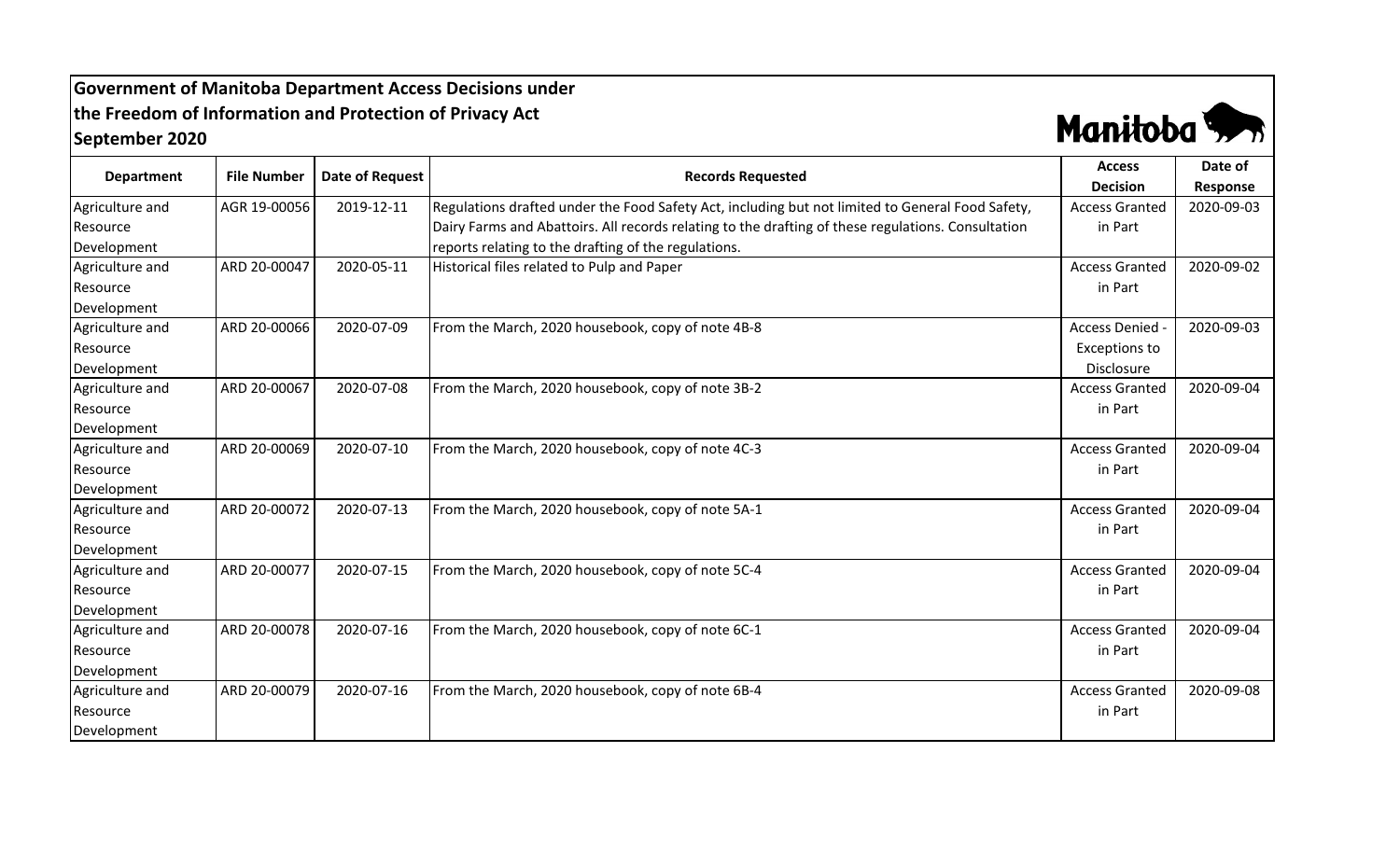| Agriculture and | ARD 20-00080 | 2020-07-20 | From the March 2020 housebook, copy of note 6C-6.                                               | <b>Access Granted</b> | 2020-09-10 |
|-----------------|--------------|------------|-------------------------------------------------------------------------------------------------|-----------------------|------------|
| Resource        |              |            |                                                                                                 | in Part               |            |
| Development     |              |            |                                                                                                 |                       |            |
| Agriculture and | ARD 20-00081 | 2020-07-20 | From the March 2020 housebook, copy of note 6C-5                                                | <b>Access Granted</b> | 2020-09-11 |
| Resource        |              |            |                                                                                                 | in Part               |            |
| Development     |              |            |                                                                                                 |                       |            |
| Agriculture and | ARD 20-00082 | 2020-07-21 | From the March 2020 housebook, copy of note 6C-11                                               | <b>Access Granted</b> | 2020-09-11 |
| Resource        |              |            |                                                                                                 | in Part               |            |
| Development     |              |            |                                                                                                 |                       |            |
| Agriculture and | ARD 20-00083 | 2020-07-21 | From the March, 2020 housebook, copy of note 6C-7                                               | <b>Access Granted</b> | 2020-09-08 |
| Resource        |              |            |                                                                                                 | in Part               |            |
| Development     |              |            |                                                                                                 |                       |            |
| Agriculture and | ARD 20-00084 | 2020-07-23 | From the March 2020 housebook, copy of note 6G-2.                                               | <b>Access Granted</b> | 2020-09-10 |
| Resource        |              |            |                                                                                                 | in Part               |            |
| Development     |              |            |                                                                                                 |                       |            |
| Agriculture and | ARD 20-00085 | 2020-07-23 | From the March 2020 housebook, copy of note 6G-3                                                | <b>Access Granted</b> | 2020-09-11 |
| Resource        |              |            |                                                                                                 | in Part               |            |
| Development     |              |            |                                                                                                 |                       |            |
| Agriculture and | ARD 20-00087 | 2020-07-24 | From the March 2020 housebook, copy of note 7B-2                                                | <b>Access Granted</b> | 2020-09-11 |
| Resource        |              |            |                                                                                                 | in Part               |            |
| Development     |              |            |                                                                                                 |                       |            |
| Agriculture and | ARD 20-00088 | 2020-07-24 | From the March 2020 housebook, copy of note 7C-2.                                               | <b>Access Granted</b> | 2020-09-10 |
| Resource        |              |            |                                                                                                 | in Part               |            |
| Development     |              |            |                                                                                                 |                       |            |
| Agriculture and | ARD 20-00092 | 2020-08-06 | All records associated with item number 2 from the Minister/Deputy Minister meeting agenda item | Access Denied -       | 2020-08-31 |
| Resource        |              |            | on June 9, 2020                                                                                 | <b>Exceptions to</b>  |            |
| Development     |              |            |                                                                                                 | Disclosure            |            |
| Agriculture and | ARD 20-00093 | 2020-08-04 | All records associated with item number 3 from the Minister/Deputy meeting agenda item on May   | Access Denied -       | 2020-08-31 |
| Resource        |              |            | 7, 2020                                                                                         | <b>Exceptions to</b>  |            |
| Development     |              |            |                                                                                                 | Disclosure            |            |
| Agriculture and | ARD 20-00094 | 2020-08-04 | All records associated with item number 4 from the Minister/Deputy Minister agenda item on May  | Access Denied -       | 2020-08-31 |
| Resource        |              |            | 26, 2020.                                                                                       | <b>Exceptions to</b>  |            |
| Development     |              |            |                                                                                                 | Disclosure            |            |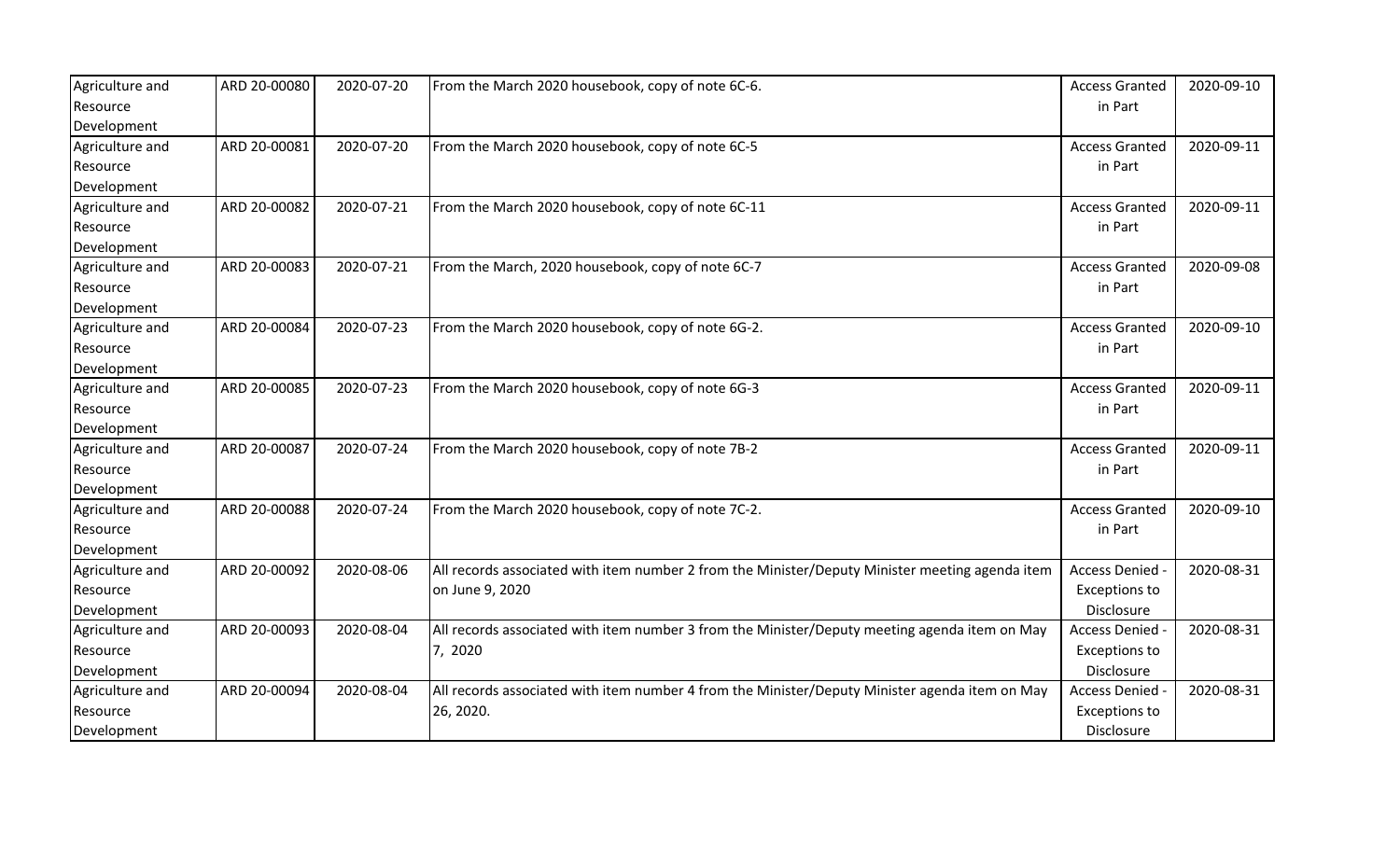| Agriculture and         | ARD 20-00095 | 2020-08-04 | All records associated with item number 5 from the Minister/Deputy meeting agenda item on May        | Access Denied -       | 2020-08-31 |
|-------------------------|--------------|------------|------------------------------------------------------------------------------------------------------|-----------------------|------------|
| Resource                |              |            | 26, 2020.                                                                                            | <b>Exceptions to</b>  |            |
| Development             |              |            |                                                                                                      | Disclosure            |            |
| Agriculture and         | ARD 20-00100 | 2020-08-05 | All records associated with item number 4 from the Minister/Deputy Minister meeting agenda item      | <b>Access Denied</b>  | 2020-08-31 |
| Resource                |              |            | on June 24, 2020.                                                                                    | <b>Exceptions to</b>  |            |
| Development             |              |            |                                                                                                      | Disclosure            |            |
| Agriculture and         | ARD 20-00103 | 2020-08-28 | Please provide the dollar amount budgeted and spent for French translation services from 2016 to     | <b>Access Denied</b>  | 2020-09-11 |
| Resource                |              |            | present. Please provide results by calendar or fiscal.                                               | No Records            |            |
| Development             |              |            |                                                                                                      |                       |            |
| Agriculture and         | ARD 20-00101 | 2020-08-12 | Copy of the sole source validation form, copy of the contract, amount of the budget and amounts      | <b>Access Granted</b> | 2020-09-04 |
| Resource                |              |            | spent to date for contract 4600021610.                                                               | in Part               |            |
| Development             |              |            |                                                                                                      |                       |            |
| <b>Central Services</b> | 20CNS-060    | 2020-07-10 | A copy of any/all Crown Lease Agreements with [name and location removed] and any renewal            | <b>Access Denied</b>  | 2020-09-21 |
|                         |              |            | Leases. A copy of any/all subleases for [location removed].                                          | No Records            |            |
| <b>Central Services</b> | 20CNS-061    | 2020-07-10 | A copy of any/all Crown Lease Agreements with [location removed] and any renewal Leases. A copy      | Access Denied -       | 2020-09-21 |
|                         |              |            | of any/all subleases for [name removed].                                                             | No Records            |            |
| <b>Central Services</b> | 20CNS-061    | 2020-07-10 | A copy of the /[sic] any Crown Lease Agreement(s) with [name and location removed] and any           | <b>Access Denied</b>  | 2020-09-21 |
|                         |              |            | renewal Leases for [name removed]. A copy of any/all sub-leases for [location removed].              | No Records            |            |
| <b>Central Services</b> | 20CNS-064    | 2020-07-21 | Request access to the list of equipment that was sold in the Brandon and Beausejour Ritchie Bros     | <b>Access Granted</b> | 2020-09-22 |
|                         |              |            | Auction, including the make, model and sale price.                                                   | in Full               |            |
| <b>Civil Service</b>    | 20CSC-031    | 2020-05-21 | All incoming and outgoing emails, notebook notes, telephone conversation notes and any other         | <b>Access Denied</b>  | 2020-09-14 |
| Commission              |              |            | written correspondence mentioning [personal information removed]. This includes, but is not          | <b>Exceptions to</b>  |            |
|                         |              |            | limited to of the above-mentioned items to and from any members of the department of Finance,        | Disclosure            |            |
|                         |              |            | including [names removed]. I am requesting this information for the dates between January 1, 2016    |                       |            |
|                         |              |            | and May 20, 2020. I am requesting this information from [names removed].                             |                       |            |
| Conservation and        | 2020-064     | 2020-07-15 | Briefing and advisory notes as well as records of actions to date regarding the province's           | <b>Access Granted</b> | 2020-09-01 |
| Climate                 |              |            | commitment to eliminate plastic bags.                                                                | in Part               |            |
| Conservation and        | 2020-074     | 2020-07-29 | 1. Amount of firewood cut for provincial campgrounds annually. 2. Amount of firewood cut for         | <b>Access Granted</b> | 2020-09-17 |
| Climate                 |              |            | department use, ex. For heating buildings and residents used by staff housing. 3. The amount of      | in Full               |            |
|                         |              |            | slavage grade timber existing in Manitoba's boreal forest (estimate is acceptable) 4. An estimate of |                       |            |
|                         |              |            | how much timber is destroyed under work permits by mining and other corporations accessing           |                       |            |
|                         |              |            | crown land in the boreal forest of Manitoba.                                                         |                       |            |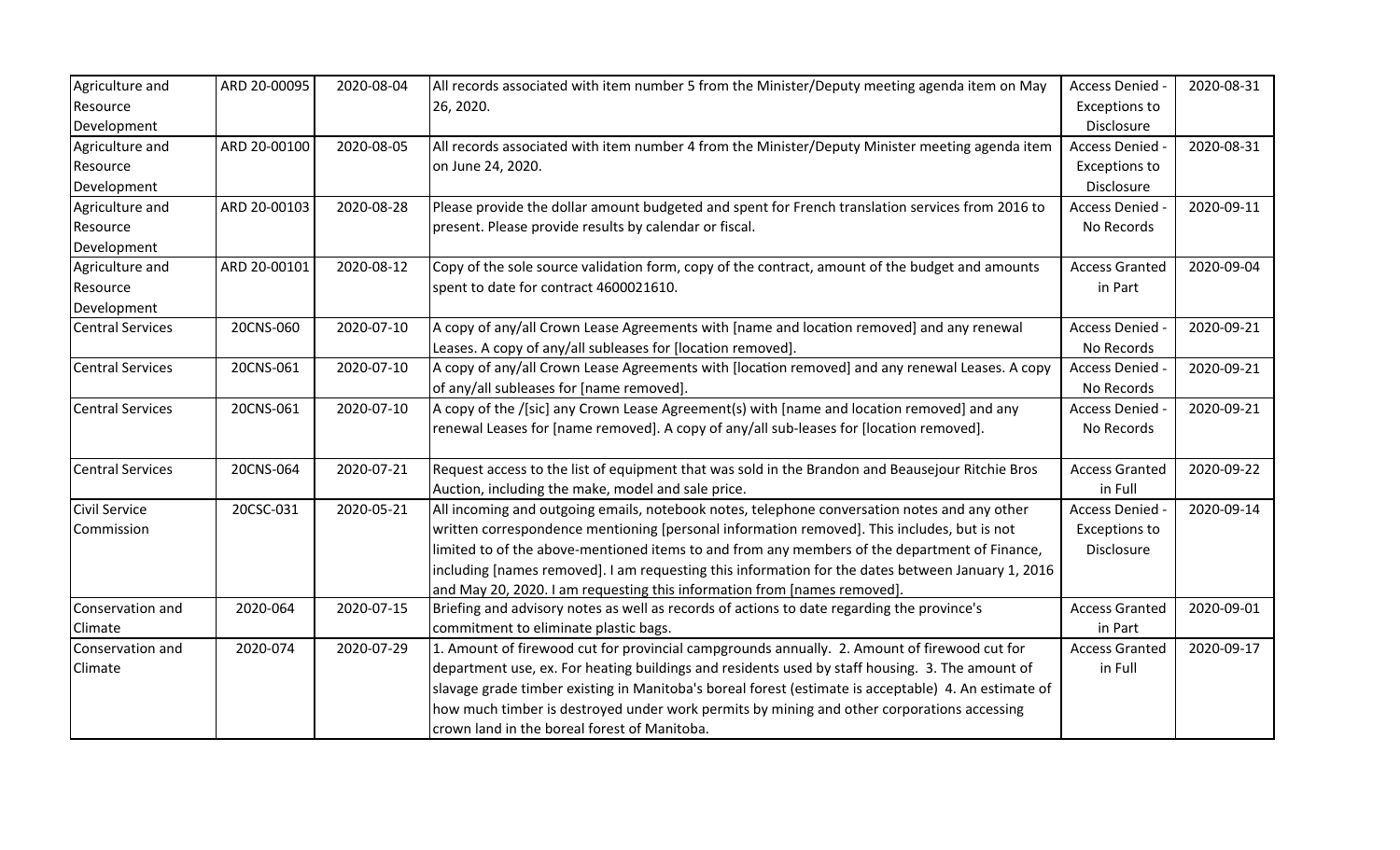| Conservation and<br>Climate | 2020-075  | 2020-08-06 | All briefing and advisory notes regarding St. Ambrose Provincial Park Campground since 2018.                                                                                                        | <b>Access Granted</b><br>in Part | 2020-09-01 |
|-----------------------------|-----------|------------|-----------------------------------------------------------------------------------------------------------------------------------------------------------------------------------------------------|----------------------------------|------------|
| Conservation and<br>Climate | 2020-076  | 2020-08-06 | Copies of any internal and/or external communications, and/or other documents, from the within<br>the time period from April 1, 2017 to September 30, 2017 related to high water flows at the Missi | <b>Access Granted</b><br>in Full | 2020-09-08 |
|                             |           |            | Falls Control Structure in 2017.                                                                                                                                                                    |                                  |            |
| Conservation and            | 2020-077  | 2020-08-21 | Since November 17, 2019, copy of the Expert Advisory Council's advice and recommendations for                                                                                                       | <b>Access Granted</b>            | 2020-09-16 |
| Climate                     |           |            | performance indicators for the Climate and Green Plan.                                                                                                                                              | in Full                          |            |
| Conservation and            | 2020-078  | 2020-08-21 | Since November 17, 2019, copy of the Expert Advisory Council's advice and recommendations for a                                                                                                     | Access Denied -                  | 2020-09-16 |
| Climate                     |           |            | provincial strategy on greening transportation and infrastructure.                                                                                                                                  | No Records                       |            |
| Conservation and            | 2020-079  | 2020-08-21 | Since November 17, 2019, copy of the Expert Advisory Council's advice and recommendations for a                                                                                                     | Access Denied -                  | 2020-09-16 |
| Climate                     |           |            | provincial water management strategy.                                                                                                                                                               | No Records                       |            |
| Conservation and            | 2020-080  | 2020-08-25 | I would like to request a complete and exhaustive list of Enforcement actions. I would like the                                                                                                     | <b>Access Granted</b>            | 2020-09-18 |
| Climate                     |           |            | current annual report as well as the previous report (2019). This data set would include, but not be                                                                                                | in Full                          |            |
|                             |           |            | limited to active and inactive sites as well as all available address/location information. I would like                                                                                            |                                  |            |
|                             |           |            | all available columns/fields. The data set should have two tables which are Enforcements TIC or PRS                                                                                                 |                                  |            |
|                             |           |            | only and Enforcement including Enforcements TIC or PRS. I would like to have this data set in a                                                                                                     |                                  |            |
|                             |           |            | computer readable format (ie. Excel. CSV. Access).                                                                                                                                                  |                                  |            |
| Conservation and            | 2020-081  | 2020-08-27 | Copy of any annual Green Plan report.                                                                                                                                                               | Access Denied -                  | 2020-09-17 |
| Climate                     |           |            |                                                                                                                                                                                                     | No Records                       |            |
| Conservation and            | 2020-082  | 2020-08-27 | Including a description, list of projects put forward for the Low Carbon Economy Fund, value of each                                                                                                | <b>Access Granted</b>            | 2020-09-18 |
| Climate                     |           |            | proposed project and the total value of projects put forward.                                                                                                                                       | in Part                          |            |
| Conservation and            | 2020-083  | 2020-08-27 | Including a description, list of completed projects put forward for the Low Carbon Economy Fund                                                                                                     | Access Denied -                  | 2020-09-18 |
| Climate                     |           |            | and the value of each project completed and the total value of completed projects.                                                                                                                  | No Records                       |            |
| Economic                    | E2020-114 | 2020-06-26 | Amount budgeted and amount spent for the Industrial Technology Centre for 2016/2017,                                                                                                                | <b>Access Denied</b>             | 2020-07-25 |
| Development and             |           |            | 2017/2018, 2018/2019, 2019/2020.                                                                                                                                                                    | Records                          |            |
| <b>Training</b>             |           |            |                                                                                                                                                                                                     | Available in 90                  |            |
|                             |           |            |                                                                                                                                                                                                     | days                             |            |
| Economic                    | E2020-115 | 2020-06-26 | Briefing and Advisory Notes regarding the Industrial Technology Centre since September, 2016.                                                                                                       | <b>Access Granted</b>            | 2020-08-05 |
| Development and             |           |            |                                                                                                                                                                                                     | in Part                          |            |
| Training                    |           |            |                                                                                                                                                                                                     |                                  |            |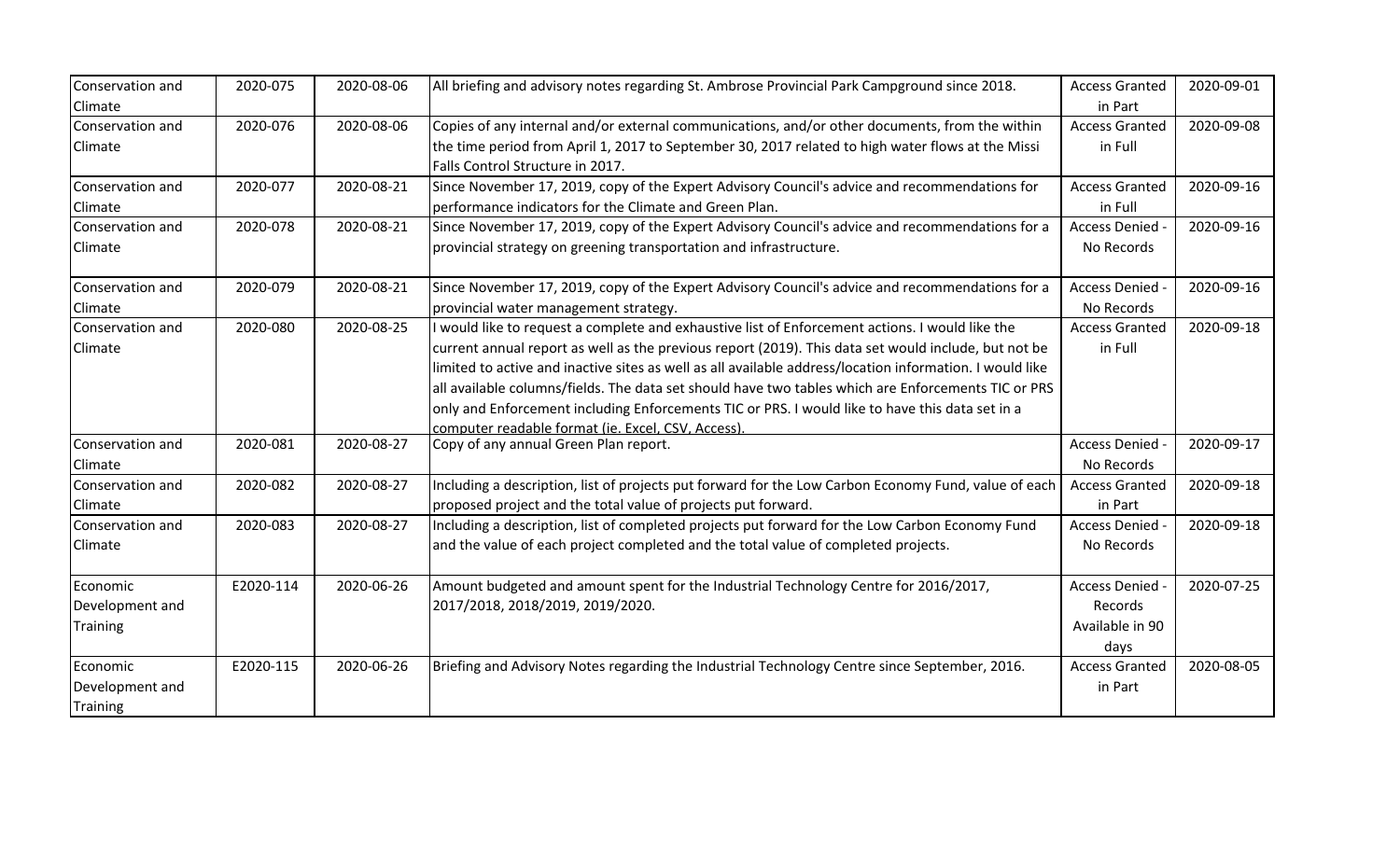| Economic        | E2020-118    | 2020-07-07 | Copy of any review of the Industrial Technology Centre since 2016.                                     | Access Denied -       | 2020-08-04 |
|-----------------|--------------|------------|--------------------------------------------------------------------------------------------------------|-----------------------|------------|
| Development and |              |            |                                                                                                        | <b>Exceptions to</b>  |            |
| <b>Training</b> |              |            |                                                                                                        | Disclosure            |            |
| Economic        | E2020-119    | 2020-07-07 | Communication to and from the Industrial Technology Centre regarding review of the ITC, provincial     | Access Denied         | 2020-08-06 |
| Development and |              |            | funding for the ITC and the request for proposal for privatization since January 1, 2020.              | <b>Exceptions to</b>  |            |
| Training        |              |            |                                                                                                        | Disclosure            |            |
| Economic        | E2020-144    | 2020-08-28 | Please provide the dollar amount budgeted and spent for French translation services from October       | <b>Access Denied</b>  | 2020-09-29 |
| Development and |              |            | 23, 2019 to present. Please provide results by calendar or fiscal year.                                | No Records            |            |
| <b>Training</b> |              |            |                                                                                                        |                       |            |
| Education       | 2020 - E 066 | 2020-07-15 | Correspondence regarding funding for the roots of empathy program since January 1, 2020.               | <b>Access Granted</b> | 2020-09-14 |
|                 |              |            |                                                                                                        | in Part               |            |
| Education       | 2020 - E076  | 2020-08-04 | Records of the \$48 M in "savings" broken down by school division and type of expenditure, as          | <b>Access Granted</b> | 2020-09-03 |
|                 |              |            | referenced in the July 8, 2020 press release, "Education Savings Redirected to Manitoba                | in Part               |            |
|                 |              |            | Classrooms".                                                                                           |                       |            |
| Education       | 2020 - E077  | 2020-08-04 | Records of the amount of "new" funds used to cover the costs for improvements to technology for        | Access Denied         | 2020-09-03 |
|                 |              |            | remote learning, broken out by school division, as referenced in the July 8, 2020 press release,       | No Records            |            |
|                 |              |            | "Education Savings Redirected to Manitoba Classrooms".                                                 |                       |            |
| Education       | 2020 - E078  | 2020-08-04 | Rules, directives or limits on school divisions on the use of \$48M in "savings", as referenced in the | Access Denied         | 2020-09-03 |
|                 |              |            | July 8, 2020 press release, "Education Savings Redirected to Manitoba Classrooms".                     | No Records            |            |
|                 |              |            |                                                                                                        |                       |            |
| Education       | 2020 - E 080 | 2020-08-06 | Correspondence from Manitoba Education to Funded Independent Schools during the pandemic               | <b>Access Denied</b>  | 2020-09-04 |
|                 |              |            | requesting they create a financial and workforce management plan.                                      | No Records            |            |
| Education       | 2020 - E 081 | 2020-08-06 | Any record that Funded Independent Schools were directed to reduce their expenditures during the       | Access Denied -       | 2020-09-04 |
|                 |              |            | pandemic as public schools were directed to do.                                                        | No Records            |            |
| Education       | 2020 - E083  | 2020-08-13 | Copy of the sole source validation form, copy of the contract, amount of the budget and amounts        | <b>Access Granted</b> | 2020-09-11 |
|                 |              |            | spent to date for contract 45011242661.                                                                | in Part               |            |
| Education       | 2020 - E 085 | 2020-08-18 | Number of educational assistants broken out by school division in 2018/2019 and 2019/2020.             | Access Denied -       | 2020-09-17 |
|                 |              |            |                                                                                                        | No Records            |            |
| Education       | 2020 - E086  | 2020-08-18 | Please provide any and all copies of back-to-school plans from school divisions as presented to the    | Access Denied         | 2020-09-17 |
|                 |              |            | Minister. Please provide records from July 1, 2020.                                                    | <b>Exceptions to</b>  |            |
|                 |              |            |                                                                                                        | Disclosure            |            |
| Education       | 2020 - E087  | 2020-08-24 | Results of any focus groups or polling on COVID-19 or return to school plans.                          | <b>Access Granted</b> | 2020-09-23 |
|                 |              |            |                                                                                                        | in Full               |            |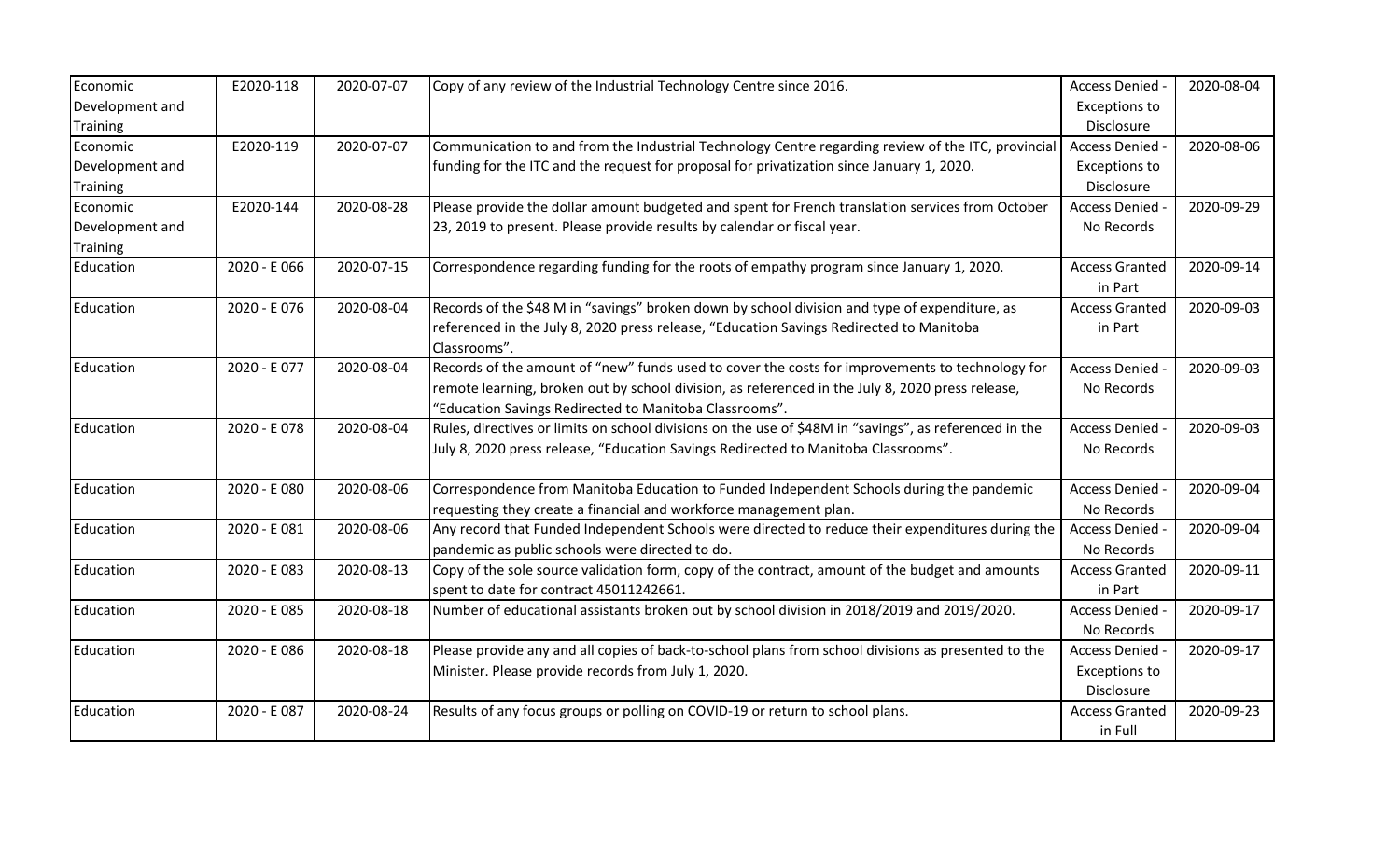| Education                | 2020 - E089 | 2020-08-24 | Briefing and Advisory Notes regarding the Roots of Empathy program since January 1, 2019.                                       | <b>Access Granted</b> | 2020-09-23 |
|--------------------------|-------------|------------|---------------------------------------------------------------------------------------------------------------------------------|-----------------------|------------|
|                          |             |            |                                                                                                                                 | in Part               |            |
| <b>Executive Council</b> | 20EC-049    | 2020-06-15 | Please provide the 2019-2020 budget for the Office of Stakeholder Relations.                                                    | Access Denied -       | 2020-09-15 |
|                          |             |            |                                                                                                                                 | No Records            |            |
| <b>Executive Council</b> | 20EC-079    | 2020-07-30 | Please provide all records of correspondence, including email, letter, text message, briefing notes,                            | Access Denied -       | 2020-09-15 |
|                          |             |            | advisories and/or reports between the Premier and [name removed]. Timeline: April 1 2020 to July<br>30, 2020.                   | No Records            |            |
| <b>Executive Council</b> | 20EC-082    | 2020-07-30 | Please provide all records of correspondence, including email, letter, text message, briefing notes,                            | Access Denied         | 2020-09-15 |
|                          |             |            | advisories and/or reports between the Premier's Chief of Staff and [name removed]. Timeline: April<br>1, 2020 to July 30, 2020. | No Records            |            |
| <b>Executive Council</b> | 20EC-083    | 2020-07-30 | Please provide all records of correspondence, including email, letter, text message, briefing notes,                            | Access Denied -       | 2020-09-15 |
|                          |             |            | advisories and/or reports between the Premier's Principal Secretary and [name removed].                                         | No Records            |            |
| <b>Executive Council</b> | 20EC-088    | 2020-08-25 | Please provide all records of communication between the Director of Stakeholder Relations and                                   | Access Denied         | 2020-09-15 |
|                          |             |            | anyone with an email address ending with '@upstreamgroup.ca'. Timeline: January 1, 2020 to<br>August 24, 2020.                  | No Records            |            |
| <b>Executive Council</b> | 20EC-092    | 2020-08-25 | Please provide all records of communication between the Director of Stakeholder Relations and                                   | Access Denied -       | 2020-09-15 |
|                          |             |            | anyone with an email address ending with '@conservative.ca'. Timeframe: January 1, 2020 - August<br>24, 2020.                   | No Records            |            |
| Families                 | 2020-126    | 2020-07-14 | Correspondence regarding funding for the roots of empathy program since January 1, 2020.                                        | <b>Access Granted</b> | 2020-09-03 |
|                          |             |            |                                                                                                                                 | in Part               |            |
| Families                 | 2020-130    | 2020-07-16 | Please provide contract #460021655, between Manitoba and KPMG LLP, for the amount of                                            | <b>Access Granted</b> | 2020-09-03 |
|                          |             |            | \$249,100.00 dates December 6, 2019.                                                                                            | in Part               |            |
| Families                 | 2020-140    | 2020-07-23 | From the, 2020 housebook, under A, Top Issues, copy of note 7.                                                                  | <b>Access Granted</b> | 2020-09-29 |
|                          |             |            |                                                                                                                                 | in Part               |            |
| Families                 | 2020-141    | 2020-07-24 | From the Spring, 2020 housebook, under A, Top Issues:, copy of note number 8.                                                   | <b>Access Granted</b> | 2020-09-03 |
|                          |             |            |                                                                                                                                 | in Full               |            |
| Families                 | 2020-143    | 2020-07-24 | From the Spring, 2020 housebook, under A, Top Issues:, copy of note number 10.                                                  | <b>Access Granted</b> | 2020-09-03 |
|                          |             |            |                                                                                                                                 | in Part               |            |
| Families                 | 2020-144    | 2020-07-24 | From the Spring, 2020 housebook, under A, Top Issues:, copy of note number 11.                                                  | <b>Access Granted</b> | 2020-09-03 |
|                          |             |            |                                                                                                                                 | in Part               |            |
| Families                 | 2020-149    | 2020-08-07 | Number of meals delivered and number of individual homes serviced under the Home Nutrition and                                  | <b>Access Granted</b> | 2020-09-03 |
|                          |             |            | Learning Pilot Program to date, broken out by month and community.                                                              | in Full               |            |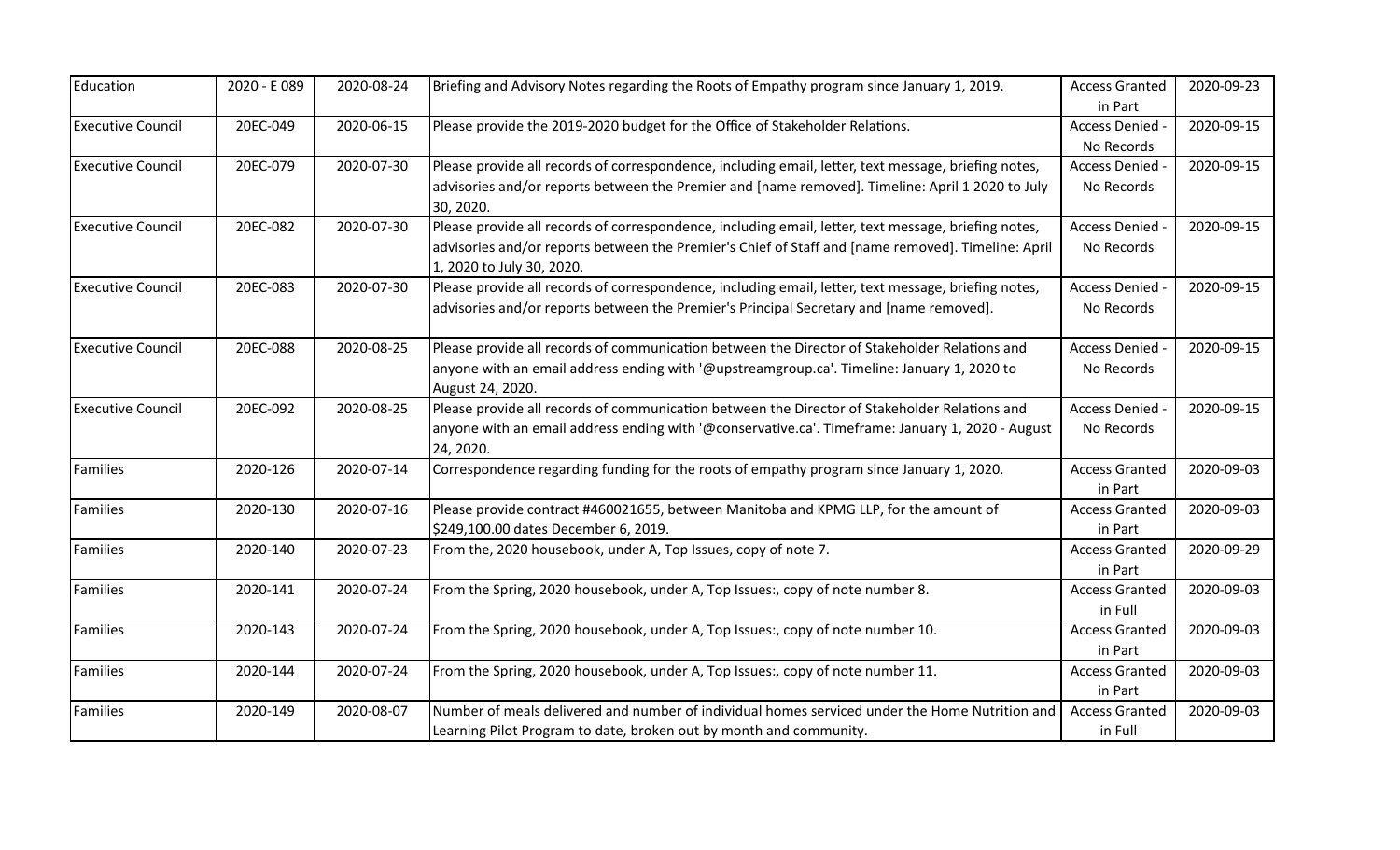| Families        | 2020-155  | 2020-08-11 | From the Spring, 2020 housebook, under "A, Top Issues:," copy of note number 16.                   | <b>Access Granted</b> | 2020-09-10 |
|-----------------|-----------|------------|----------------------------------------------------------------------------------------------------|-----------------------|------------|
|                 |           |            |                                                                                                    | in Part               |            |
| <b>Families</b> | 2020-156  | 2020-08-11 | From the Spring, 2020 housebook, under "A, Top Issues:," copy of note number 17.                   | <b>Access Granted</b> | 2020-09-10 |
|                 |           |            |                                                                                                    | in Part               |            |
| Families        | 2020-158  | 2020-08-12 | From the Spring, 2020 housebook, under "A, Top Issues:," copy of note number 18.                   | <b>Access Granted</b> | 2020-09-22 |
|                 |           |            |                                                                                                    | in Part               |            |
| Families        | 2020-159  | 2020-08-12 | From the Spring, 2020 housebook, under "A, Top Issues:," copy of note number 19.                   | <b>Access Granted</b> | 2020-09-22 |
|                 |           |            |                                                                                                    | in Part               |            |
| Families        | 2020-161  | 2020-08-13 | From the Spring, 2020 housebook, under "A. Top Issues," copy of note number 20.                    | <b>Access Granted</b> | 2020-09-22 |
|                 |           |            |                                                                                                    | in Part               |            |
| <b>Families</b> | 2020-166  | 2020-08-17 | From the Spring, 2020 housebook, under "C. Child and Youth Services," copy of note number 7.       | <b>Access Granted</b> | 2020-09-18 |
|                 |           |            |                                                                                                    | in Part               |            |
| Families        | 2020-167  | 2020-08-17 | From the Spring, 2020 housebook, under "C. Child and Youth Services," copy of note number 9.       | <b>Access Granted</b> | 2020-09-18 |
|                 |           |            |                                                                                                    | in Part               |            |
| Families        | 2020-168  | 2020-08-18 | From the Spring, 2020 housebook, under "C. Child and Youth Services," copy of note number 11.      | <b>Access Granted</b> | 2020-09-18 |
|                 |           |            |                                                                                                    | in Part               |            |
| Families        | 2020-169  | 2020-08-18 | From the Spring, 2020 housebook, under "D. Disability", copy of note number 8.                     | <b>Access Granted</b> | 2020-09-23 |
|                 |           |            |                                                                                                    | in Part               |            |
| <b>Families</b> | 2020-170  | 2020-08-18 | From the Spring, 2020 housebook, under "D. Disability", copy of note number 9.                     | <b>Access Granted</b> | 2020-09-23 |
|                 |           |            |                                                                                                    | in Part               |            |
| Families        | 2020-171  | 2020-08-20 | Copy of the amended contract 4600021742 and any supporting record to substantiate the change in    | <b>Access Granted</b> | 2020-09-18 |
|                 |           |            | contract value.                                                                                    | in Part               |            |
| Families        | 2020-180  | 2020-08-24 | From the Spring, 2020 housebook, under "F. Corporate Services", copy of note number 3.             | <b>Access Granted</b> | 2020-09-22 |
|                 |           |            |                                                                                                    | in Part               |            |
| Families        | 2020-181  | 2020-08-25 | From the Spring, 2020 housebook, under "F. Corporate Services", copy of note number 4.             | <b>Access Granted</b> | 2020-09-22 |
|                 |           |            |                                                                                                    | in Part               |            |
| Families        | 2020-182  | 2020-08-25 | From the Spring, 2020 housebook, under "F. Corporate Services", copy of note number 5.             | <b>Access Granted</b> | 2020-09-22 |
|                 |           |            |                                                                                                    | in Part               |            |
| Finance         | 20FIN-118 | 2020-06-19 | Regarding contract 4600021659 with AVENUE 4 COMMUNICATIONS GROUP. Copy of the RFP or               | <b>Access Granted</b> | 2020-09-02 |
|                 |           |            | tender (if any), copy of the contacts and contact and contract amendments, and copy of any reports | in Part               |            |
|                 |           |            | as a result.                                                                                       |                       |            |
| Finance         | 20FIN-181 | 2020-07-30 | Please provide all records of communication between [names removed] Timeline: Feb. 1, 2020 to      | <b>Access Denied</b>  | 2020-09-01 |
|                 |           |            | July 30, 2020.                                                                                     | No Records            |            |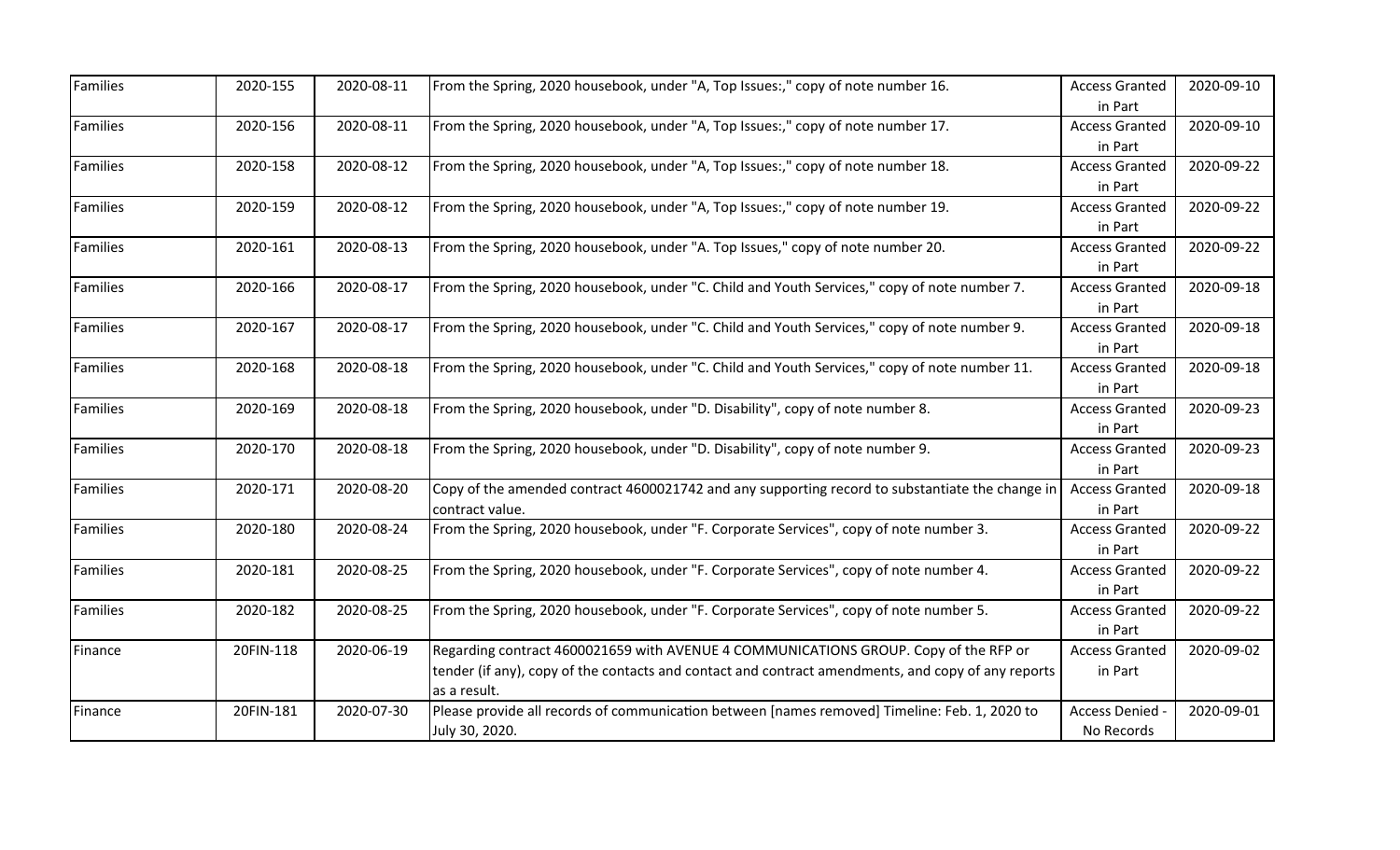| Health, Seniors and       | 131-20      | 2020-08-05 | Number of flu vaccines purchased in fiscal year 2019/2020.                                            | <b>Access Granted</b> | 2020-09-04 |
|---------------------------|-------------|------------|-------------------------------------------------------------------------------------------------------|-----------------------|------------|
| <b>Active Living</b>      |             |            |                                                                                                       | in Full               |            |
| Health, Seniors and       | 132-20      | 2020-08-05 | Copy of any letter from the Minister to the chairperson of a health region since January 1, 2020.     | <b>Access Granted</b> | 2020-09-04 |
| <b>Active Living</b>      |             |            |                                                                                                       | in Part               |            |
| Health, Seniors and       | 135-20      | 2020-08-14 | Copy of weeks 1 through 18 of the Provincial COVID-19 Surveillance report.                            | Access Denied -       | 2020-09-14 |
| <b>Active Living</b>      |             |            |                                                                                                       | No Records            |            |
| Indigenous and            | INR 2020-08 | 2020-06-04 | Table of Contents for the most recent house book.                                                     | <b>Access Granted</b> | 2020-09-01 |
| <b>Northern Relations</b> |             |            |                                                                                                       | in Full               |            |
| Indigenous and            | INR 2020-09 | 2020-06-04 | Copies of notes amended or added to the house book since March 4, 2020. This is not a request for     | Access Denied -       | 2020-09-01 |
| Northern Relations        |             |            | all the house book notes.                                                                             | No Records            |            |
| Indigenous and            | INR 2020-10 | 2020-06-04 | Table of Contents for the Minister's 2020/2021 Committee of Supply Book.                              | Access Denied -       | 2020-09-01 |
| <b>Northern Relations</b> |             |            |                                                                                                       | No Records            |            |
| Indigenous and            | INR 2020-11 | 2020-06-08 | All records of financial and workforce impact management documents including templates, context       | Access Denied -       | 2020-09-01 |
| Northern Relations        |             |            | and briefing notes since April 1, 2020                                                                | <b>Exceptions to</b>  |            |
|                           |             |            |                                                                                                       | Disclosure            |            |
| Indigenous and            | INR 2020-15 | 2020-08-12 | Since January 9, 2018 letters to the federal government regarding the matters announced in the        | Access Denied -       | 2020-09-22 |
| <b>Northern Relations</b> |             |            | January 9, 2018 press release "Province invests in improvements for internet in the North"            | No Records            |            |
|                           |             |            |                                                                                                       |                       |            |
| Indigenous and            | INR 2020-16 | 2020-08-26 | Copy of the path to Reconciliation Act annual report                                                  | Access Denied -       | 2020-09-01 |
| <b>Northern Relations</b> |             |            |                                                                                                       | Records               |            |
|                           |             |            |                                                                                                       | Available in 90       |            |
|                           |             |            |                                                                                                       | days                  |            |
| Indigenous and            | INR 2020-17 | 2020-08-28 | Please provide the dollar amount budgeted and spent for French translation services from 2016 to      | Access Denied -       | 2020-09-08 |
| <b>Northern Relations</b> |             |            | present. Please provide results by calendar or fiscal year.                                           | No Records            |            |
| Justice                   | 2020-116    | 2020-07-13 | Copy of the review and implementation plan cited in the February 15, 2019 press release:              | Access Denied -       | 2020-09-11 |
|                           |             |            | "MANITOBA TO UNDERTAKE COMPREHENSIVE REVIEW OF SYSTEMS SERVING AT-RISK YOUTH"                         | <b>Exceptions to</b>  |            |
|                           |             |            |                                                                                                       | Disclosure            |            |
| Justice                   | 2020-117    | 2020-07-13 | Briefing notes and advisory notes regarding the review of systems serving at-risk youth. For clarity, | Access Denied -       | 2020-09-11 |
|                           |             |            | the review was cited in a February 15, 2019 press release.                                            | No Records            |            |
| Justice                   | 2020-150    | 2020-08-06 | From the Spring Session, 2020 housebook, under heading "Manitoba Court Operations (Branch             | <b>Access Granted</b> | 2020-09-04 |
|                           |             |            | Summary)" copy of note number 7.                                                                      | in Full               |            |
| Justice                   | 2020-151    | 2020-08-06 | From the Spring Session, 2020 housebook, under heading "Manitoba Court Operations (Branch             | <b>Access Granted</b> | 2020-09-04 |
|                           |             |            | Summary)" copy of note number 8.                                                                      | in Part               |            |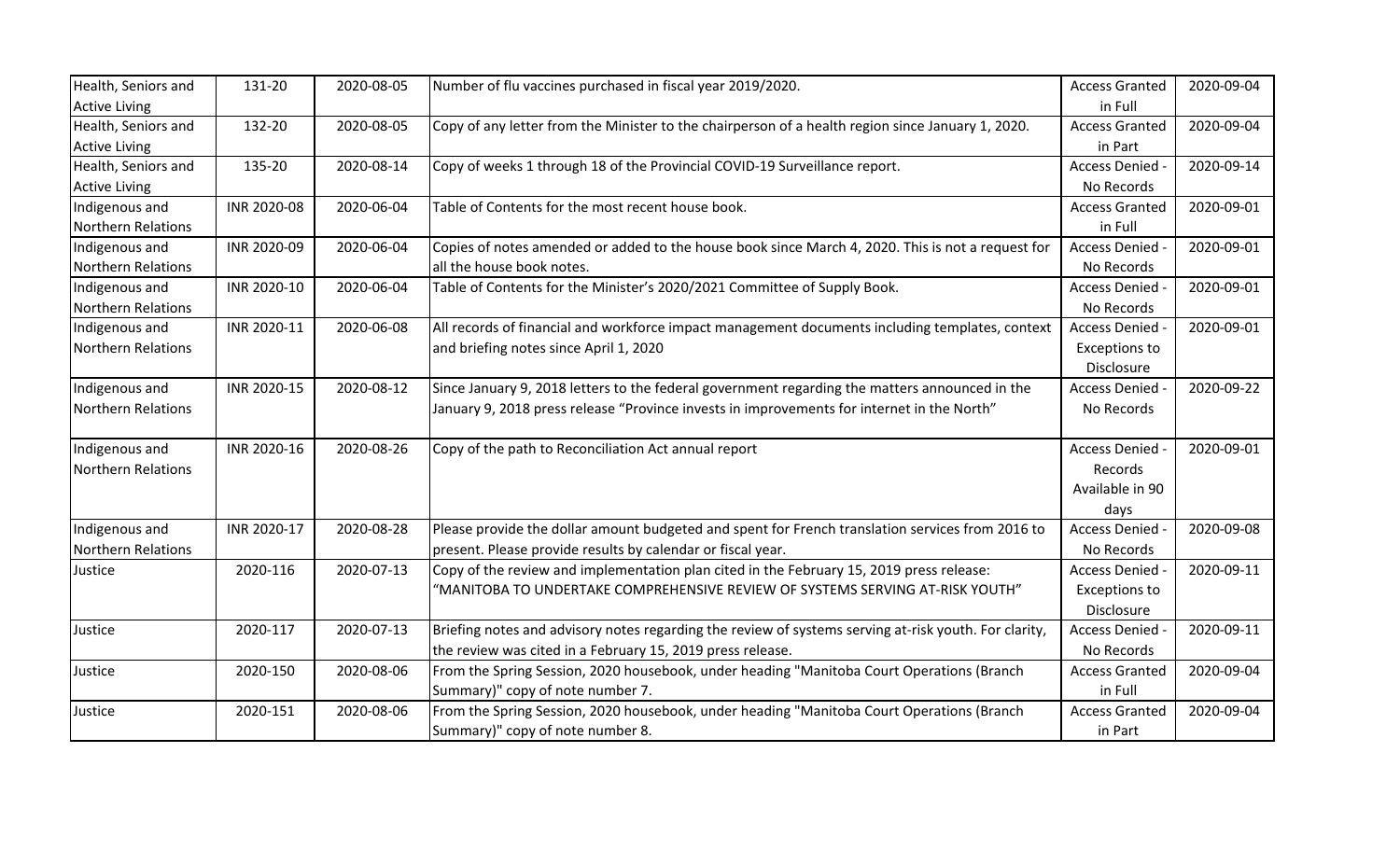| Justice                    | 2020-152   | 2020-08-07 | From the Spring Session, 2020 housebook, under heading "Manitoba Court Operations (Branch           | <b>Access Granted</b> | 2020-09-08 |
|----------------------------|------------|------------|-----------------------------------------------------------------------------------------------------|-----------------------|------------|
|                            |            |            | Summary)" copy of note number 10.                                                                   | in Part               |            |
| Justice                    | 2020-153   | 2020-08-07 | From the Spring Session, 2020 housebook, under heading "Manitoba Court Operations (Branch           | <b>Access Granted</b> | 2020-09-08 |
|                            |            |            | Summary)" copy of note number 12.                                                                   | in Full               |            |
| Justice                    | 2020-154   | 2020-08-10 | From the Spring Session, 2020 housebook, under heading "Sheriff Services" copy of note number       | <b>Access Granted</b> | 2020-09-08 |
|                            |            |            | 17.                                                                                                 | in Full               |            |
| Justice                    | 2020-155   | 2020-08-17 | Requests access to the number of charges laid and received by the provincial offences court under   | Access Denied -       | 2020-09-16 |
|                            |            |            | section 225(1) of the Highway Traffic Act from August 1st, 2019 to August 1st, 2020. Requests       | No Records            |            |
|                            |            |            | access to the number of vehicles impounded for suspended or prohibited driving in accordance with   |                       |            |
|                            |            |            | 242.1(1.1)(a)(i) of the Highway Traffic Act from August 1st, 2019 to August 1st, 2020.              |                       |            |
| Justice                    | 2020-156   | 2020-08-20 | Statistics for fiscal years 2017-18, 2018-19, and 2019-20 relating to the number of immigration     | <b>Access Granted</b> | 2020-09-18 |
|                            |            |            | detainees (held under the Immigration & Refugee Protection Act) in Manitoba jails for the following | in Full               |            |
|                            |            |            | periods, and broken down by facility and ground of detention: - 99 days or more; - 6 months or      |                       |            |
|                            |            |            | more; - one year or more; - 18 months or more; - 2 years or more.                                   |                       |            |
| Justice                    | 2020-160   | 2020-08-25 | Since August, 2017, copies of the quarterly reports from the Executive Director to the Associate    | Access Denied -       | 2020-09-24 |
|                            |            |            | Deputy Minister that identifies cases of prolonged segregation and summarizes interventions to      | <b>Exceptions to</b>  |            |
|                            |            |            | release from segregation.                                                                           | Disclosure            |            |
| Justice                    | 2020-162   | 2020-08-26 | By year, amount budgeted and spent for the MMIWG Family Info Liaison Unit and how long these        | Access Denied -       | 2020-09-25 |
|                            |            |            | services will be available                                                                          | No Records            |            |
| Justice                    | 2020-163   | 2020-08-28 | Please provide the dollar amount budgeted and spent for French translation services from 2016 to    | Access Denied -       | 2020-09-28 |
|                            |            |            | present. Please provide results by calendar or fiscal year.                                         | No Records            |            |
| Justice                    | 2020-164   | 2020-08-28 | Correspondence with [name removed] since October 2019.                                              | Access Denied -       | 2020-09-28 |
|                            |            |            |                                                                                                     | No Records            |            |
| Justice                    | 2020-166   | 2020-09-08 | Since March, 2020, briefing and advisory notes and correspondence regarding rural crime or rural    | Access Denied -       | 2020-09-30 |
|                            |            |            | community safety.                                                                                   | <b>Exceptions to</b>  |            |
|                            |            |            |                                                                                                     | Disclosure            |            |
| <b>Municipal Relations</b> | MR 2019-09 | 2019-02-12 | Since January 1/2008: all records of communication, including email and letters, regarding          | <b>Access Granted</b> | 2020-09-29 |
|                            |            |            | Winnipeg's north end sewage treatment plant.                                                        | in Part               |            |
| <b>Municipal Relations</b> | MR 2019-21 | 2019-04-05 | Since May 3, 2016: all briefing and advisory notes regarding Tax Increment Funding.                 | <b>Access Granted</b> | 2020-09-23 |
|                            |            |            |                                                                                                     | in Part               |            |
| <b>Municipal Relations</b> | MR 2019-23 | 2019-04-10 | Please provide relevant documents that show the province has fulfilled its \$250 million five year  | <b>Access Granted</b> | 2020-09-15 |
|                            |            |            | obligation under the Manitoba-Winnipeg infrastructure agreement.                                    | in Part               |            |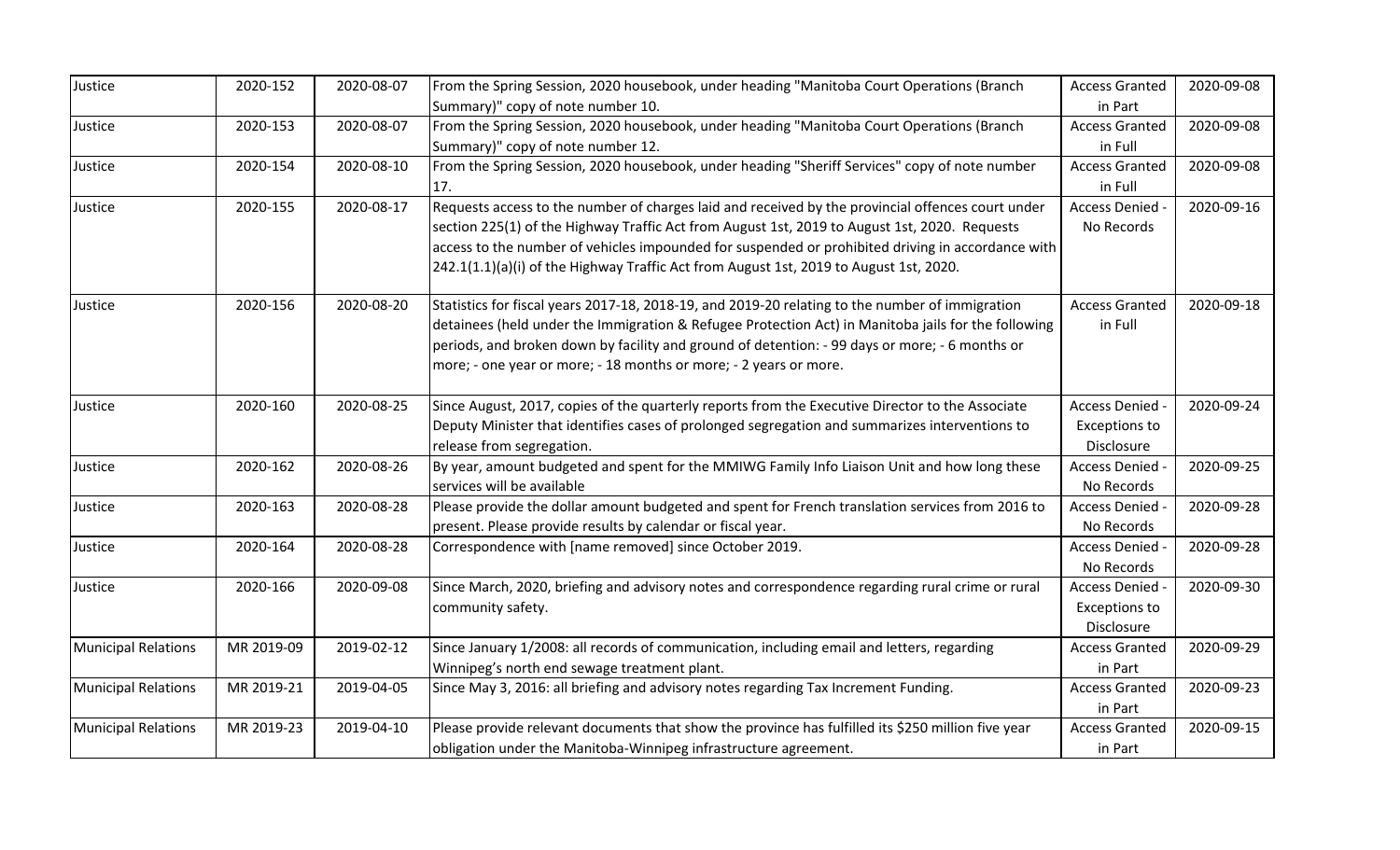| <b>Municipal Relations</b> | MR 2019-26  | 2019-05-01 | Records indicating the amount of Tax Increment Financing available for 220 Carlton and the length  | <b>Access Granted</b> | 2020-09-01 |
|----------------------------|-------------|------------|----------------------------------------------------------------------------------------------------|-----------------------|------------|
|                            |             |            | of the TIF Agreement.                                                                              | in Part               |            |
| <b>Municipal Relations</b> | MR 2020-42  | 2020-07-07 | Budget, actuals and list of recipients for Building Sustainable Communities in 2019/2020 and       | <b>Access Granted</b> | 2020-09-29 |
|                            |             |            | 2020/2021.                                                                                         | in Full               |            |
| <b>Municipal Relations</b> | MR 2020-45  | 2020-07-23 | From the Spring, 2020 housebook, copy of note 6.                                                   | <b>Access Granted</b> | 2020-09-11 |
|                            |             |            |                                                                                                    | in Part               |            |
| <b>Municipal Relations</b> | MR 2020-46  | 2020-07-23 | From the Spring, 2020 housebook, copy of note 3.                                                   | <b>Access Granted</b> | 2020-09-11 |
|                            |             |            |                                                                                                    | in Part               |            |
| <b>Municipal Relations</b> | MR 2020-47  | 2020-07-23 | From the Spring, 2020 housebook, copy of note 4.                                                   | <b>Access Granted</b> | 2020-09-11 |
|                            |             |            |                                                                                                    | in Part               |            |
| <b>Municipal Relations</b> | MR 2020-48  | 2020-07-23 | From the Spring, 2020 housebook, copy of note 5.                                                   | <b>Access Granted</b> | 2020-09-11 |
|                            |             |            |                                                                                                    | in Part               |            |
| <b>Municipal Relations</b> | MR 2020-49  | 2020-07-23 | From the Spring, 2020 housebook, copy of note 13.                                                  | <b>Access Granted</b> | 2020-09-11 |
|                            |             |            |                                                                                                    | in Part               |            |
| <b>Municipal Relations</b> | MR 2020-54  | 2020-07-29 | From the Spring, 2020 housebook, copy of note 25.                                                  | <b>Access Granted</b> | 2020-09-23 |
|                            |             |            |                                                                                                    | in Part               |            |
| <b>Municipal Relations</b> | MR 2020-57  | 2020-08-04 | From the Spring, 2020 housebook, copy of note 33.                                                  | <b>Access Granted</b> | 2020-09-15 |
|                            |             |            |                                                                                                    | in Part               |            |
| <b>Municipal Relations</b> | MR 2020-58  | 2020-08-13 | 1. The Urban Green Team Funding that was granted to all the Winnipeg Business Improvement          | <b>Access Granted</b> | 2020-09-10 |
|                            |             |            | Zones in the city of Winnipeg for 2020, for both the first and second intake.                      | in Full               |            |
|                            |             |            | 2. The specific parameters that the Urban Green Team program uses to determine the funding that    |                       |            |
|                            |             |            | each of the Business Improvement Zones in Winnipeg receive. For example is it the physical size of |                       |            |
|                            |             |            | the Zone etc.; any/all parameters that the Urban Green Team Program uses to determine who (BIZ)    |                       |            |
|                            |             |            | receives how much (funding).                                                                       |                       |            |
|                            |             |            |                                                                                                    |                       |            |
| <b>Municipal Relations</b> | MR 2020-62  | 2020-08-21 | Amounts budgeted and actually spent on community development grants in 2017/2018,                  | <b>Access Granted</b> | 2020-09-23 |
|                            |             |            | 2018/2019, 2019/2020 broken out by program name (eg. Community Places, Hometown Manitoba,          | in Full               |            |
|                            |             |            | Neighbourhoods Alive! Neighbourhood Renewal Fund, Neighbourhoods Alive! Community                  |                       |            |
|                            |             |            | Initiatives Program, Hometown Manitoba, Partner for Growth) and by recipient.                      |                       |            |
| <b>Municipal Relations</b> | MR 2020-71  | 2020-09-18 | From the Spring 2020 housebook, note 10.                                                           | <b>Access Granted</b> | 2020-09-29 |
|                            |             |            |                                                                                                    | in Part               |            |
| Sport, Culture and         | SCH 2020-28 | 2020-08-25 | Number of times the Gender Based Violence Committee of Cabinet has met since October, 2019.        | <b>Access Granted</b> | 2020-09-29 |
| Heritage                   |             |            |                                                                                                    | in Full               |            |